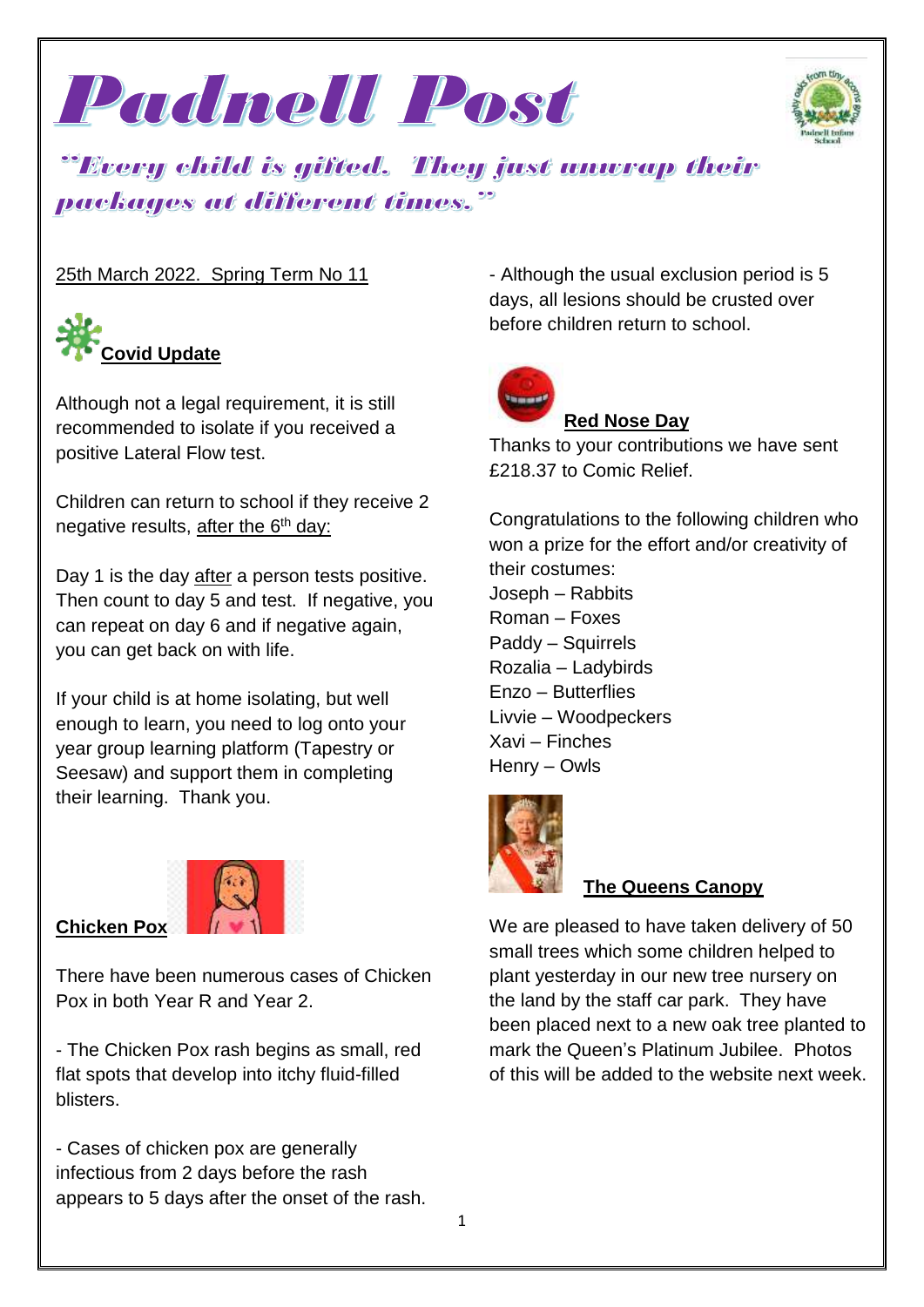



## "Every child is gifted. They just unwrap their packages at different times."

#### **Year 1 Trip to Portchester Castle**



The children in Year 1 enjoyed their trip to Portchester Castle on Monday helped by the wonderful sunshine. They have amazed us with the detail they have retained.

Thank you for supporting this educational visit which greatly enhances the children's learning and thank you too for the volunteers who joined us on the day.



#### **Year 1 Sharing Assembly**

To end their topic, the children in Year 1 would like to invite you in to share their learning. Please see the attached letter for details.

# **Safeguarding – Online Safety**

Please see Online Safety UK's latest newsletter here:

[https://drive.google.com/file/d/1UQT4rbdxYED](https://drive.google.com/file/d/1UQT4rbdxYEDFgn19ooKou0ozi0zZ9ZXc/view?usp=sharing) [Fgn19ooKou0ozi0zZ9ZXc/view?usp=sharing](https://drive.google.com/file/d/1UQT4rbdxYEDFgn19ooKou0ozi0zZ9ZXc/view?usp=sharing)



#### **Eat them to Defeat Them!**

Next week is the final week; the vegetable is Peas.

#### **Back to Basics – Take Notice**

Here is the promised video to support you and your family be as healthy and happy as they can be.

[https://www.youtube.com/watch?v=08WQ7w](https://www.youtube.com/watch?v=08WQ7wKkpME) **[KkpME](https://www.youtube.com/watch?v=08WQ7wKkpME)** 

#### **Job Opportunity**

Governor Services are currently looking to recruit people to the Hampshire Clerking Service. Full details of the post and the application process can be found on the Hampshire Jobs Website - [Vacancy](http://mail.governorhub.com/track/click/30059758/hampshire.education-jobs.org.uk?p=eyJzIjoiLVlxM1RtOHQ3UGtlTjZaU1BManpCMkdzdnh3IiwidiI6MSwicCI6IntcInVcIjozMDA1OTc1OCxcInZcIjoxLFwidXJsXCI6XCJodHRwczpcXFwvXFxcL2hhbXBzaGlyZS5lZHVjYXRpb24tam9icy5vcmcudWtcXFwvVmFjYW5jeVxcXC9EZXRhaWxzXFxcLzkzNDA3XFxcL0wxWmhZMkZ1WTNrdlUyVmhjbU5vVW1WemRXeDBjejl5WlhSeWFXVjJaVVpwYkhSbGNqMTBjblZsXCIsXCJpZFwiOlwiZTlhMWViNmZlMTg5NGYzNGIwMDQzMzgzYmIwYzRhYWZcIixcInVybF9pZHNcIjpbXCI3NGYzNmM2OWVlMGI3NTIyZDVjMDRhZmNlNmFhODBmYzg3M2IzMThhXCJdfSJ9) Detail: 93407 [\(education-jobs.org.uk\)](http://mail.governorhub.com/track/click/30059758/hampshire.education-jobs.org.uk?p=eyJzIjoiLVlxM1RtOHQ3UGtlTjZaU1BManpCMkdzdnh3IiwidiI6MSwicCI6IntcInVcIjozMDA1OTc1OCxcInZcIjoxLFwidXJsXCI6XCJodHRwczpcXFwvXFxcL2hhbXBzaGlyZS5lZHVjYXRpb24tam9icy5vcmcudWtcXFwvVmFjYW5jeVxcXC9EZXRhaWxzXFxcLzkzNDA3XFxcL0wxWmhZMkZ1WTNrdlUyVmhjbU5vVW1WemRXeDBjejl5WlhSeWFXVjJaVVpwYkhSbGNqMTBjblZsXCIsXCJpZFwiOlwiZTlhMWViNmZlMTg5NGYzNGIwMDQzMzgzYmIwYzRhYWZcIixcInVybF9pZHNcIjpbXCI3NGYzNmM2OWVlMGI3NTIyZDVjMDRhZmNlNmFhODBmYzg3M2IzMThhXCJdfSJ9)

# **Homestart Volunteers**

Home-Start Hampshire is a voluntary organisation in which volunteers offer regular support and practical help to families under stress to help give their children the best possible start in life.

Please find attached a leaflet with information about upcoming training opportunities.

#### **Havant Family Support**



We are pleased to attached the timetable for Summer Term Support groups and courses with details on how to book a place. These are open to all families and support a range needs.

#### **St Wilfrid's Easter Fayre & Car Boot Sale**

As you can see from the attached leaflet, St Wilfrid's is holding an Easter Fayre and Car Boot sale.